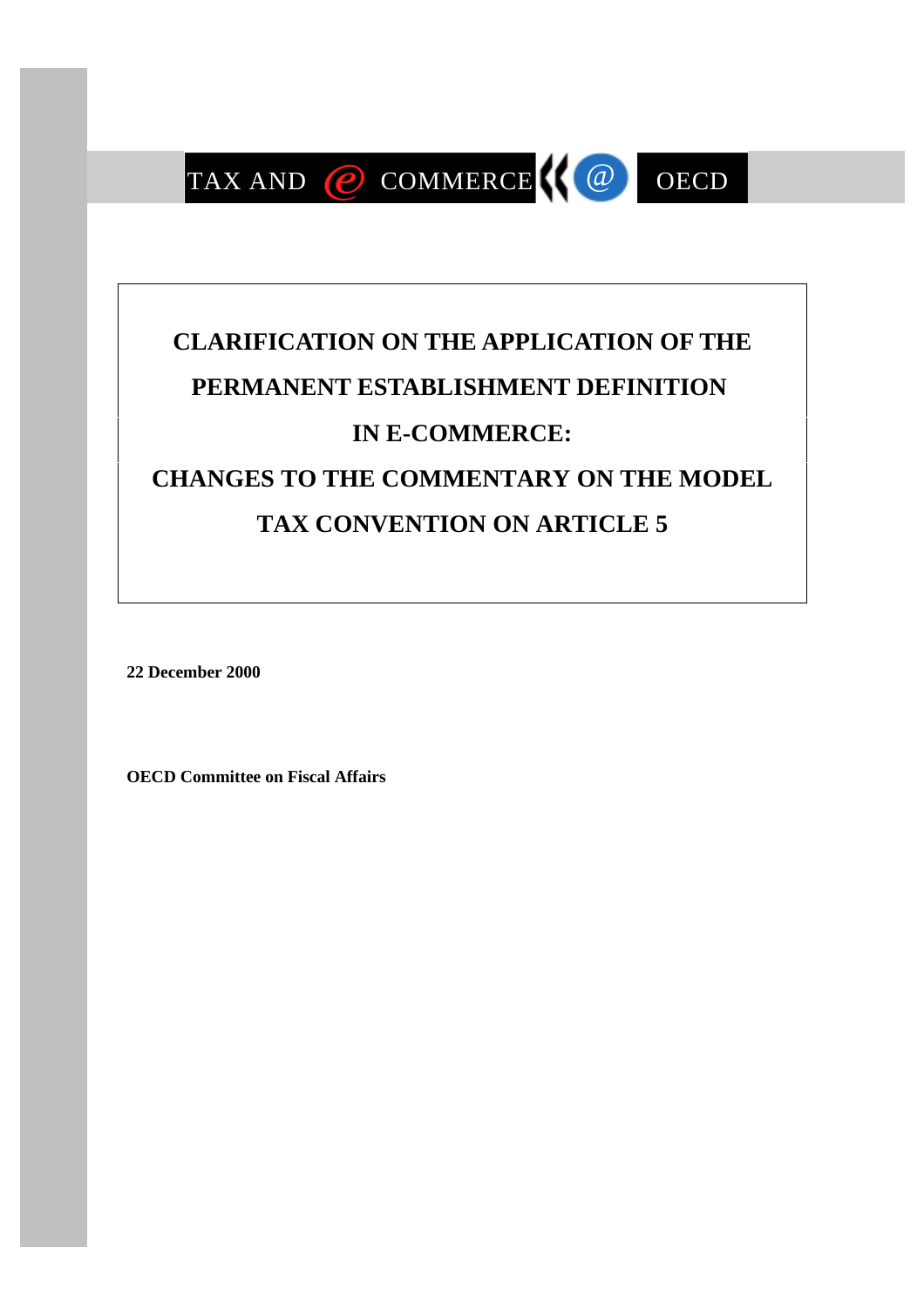# **CLARIFICATION ON THE APPLICATION OF THE PERMANENT ESTABLISHMENT DEFINITION IN E-COMMERCE:**

# **CHANGES TO THE COMMENTARY ON THE MODEL TAX CONVENTION ON ARTICLE 5**

### **Introduction**

1. This document contains the changes to the Commentary on the OECD Model Tax Convention adopted by the Committee on Fiscal Affairs on 22 December 2000 concerning the issue of the application of the current definition of permanent establishment in the context of e-commerce. It follows two previous drafts which were released for comments by Working Party No.  $1^1$  in October 1999 and March 2000.

2. The Committee wishes to thank the individuals, organizations and non-member countries that have sent comments on the previous drafts. These comments have helped the Working Party to draft the changes to the Commentary on Article 5 which are included in this document. The comments that were received from non-member countries lead the Committee to believe that these changes reflect interpretations that have wide support both among OECD and non-OECD countries.

3. The conclusions reflected in this document have been reached after a thorough analysis of the various conditions underlying the current treaty definition of permanent establishment having regard to work done over the last few years by the Working Group on Permanent Establishments. When drafting the changes included in this document, the Working Party has taken care to ensure that its interpretation of these conditions in the context of e-commerce remained fully consistent with the views of its Member countries on the application of these conditions to more traditional business operations.

4. The Committee wishes to stress that the changes included in this document deal exclusively with the permanent establishment definition as it currently appears in Article 5 of the OECD Model Tax Convention. The Technical Advisory Group (TAG) on Monitoring the Application of Existing Treaty Norms for the Taxation of Business Profits in the Context of Electronic Commerce has been given the general mandate "to examine how the current treaty rules for the taxation of business profits apply in the context of electronic commerce and examine proposals for alternative rules." The Committee looks forward to receiving the views of the TAG on the more important issue of whether any changes should be made to that definition or whether the permanent establishment concept should be abandoned. The work of that group will assist the Committee in deciding whether changes need to made to the Model Tax Convention to address this broader issue.

5. The Committee also looks forward to receiving the views of that TAG and the conclusions of the Working Party No. 6 on the Taxation of Multinational Enterprises on the issue of how much income should be attributed to electronic commerce operations carried on through computer equipment in circumstances where there would be a permanent establishment.

<sup>-</sup>1. Working Party No. 1 on Tax Conventions and Related Questions is a subsidiary body of the OECD Committee on Fiscal Affairs and is responsible for drafting changes to the OECD Model Tax Convention.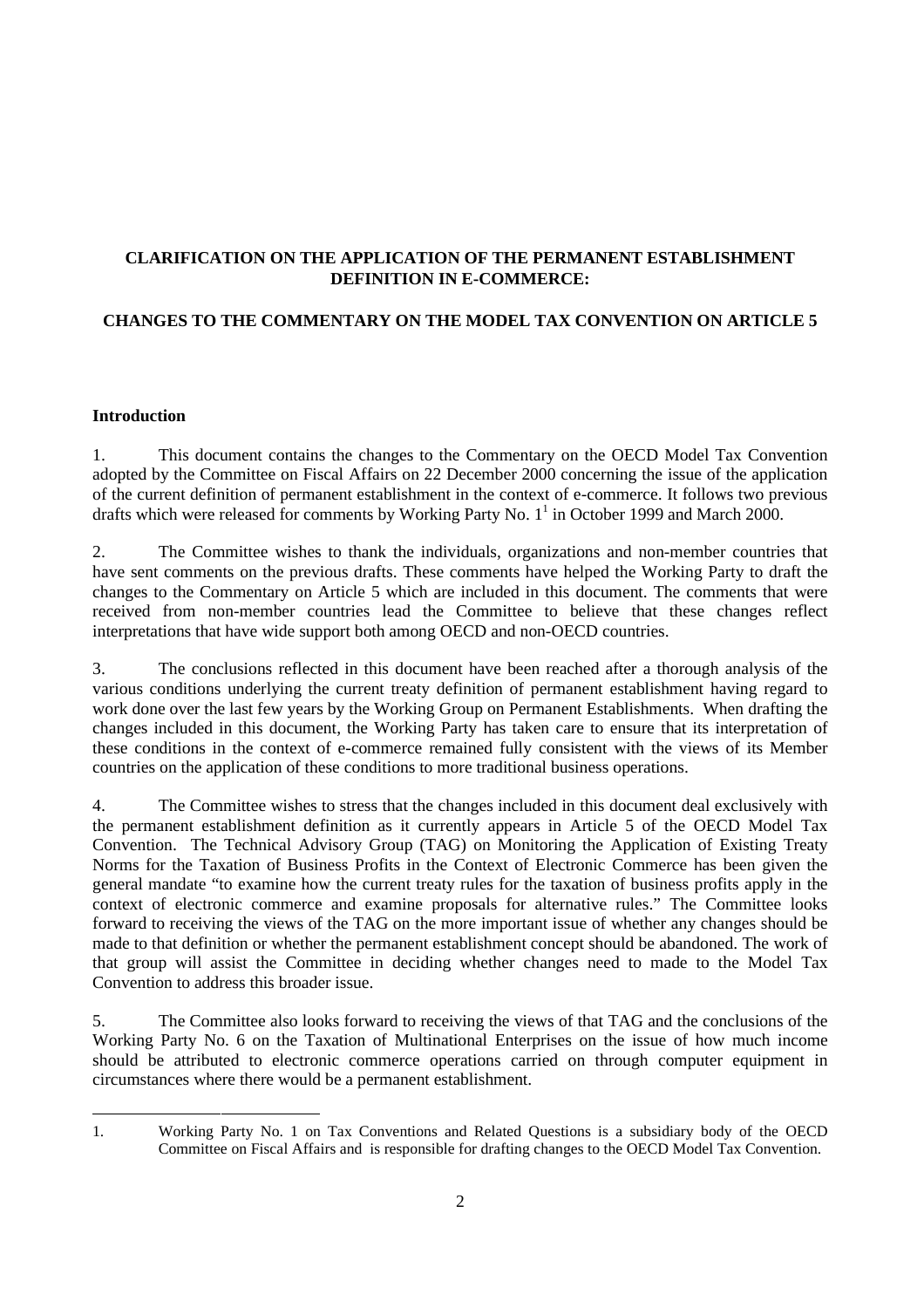6. As this document shows, the Committee has been able to reach a consensus on the various issues concerning the application of the current definition of permanent establishment in the context of ecommerce (subject to the two dissenting views described at the end of this paragraph and of paragraph 14 below). This consensus includes the important views that a web site cannot, in itself, constitute a permanent establishment, that a web site hosting arrangement typically does not result in a permanent establishment for the enterprise that carries on business through that web site and that an ISP will not, except in very unusual circumstances, constitute a dependent agent of another enterprise so as to constitute a permanent establishment of that enterprise. However, Spain and Portugal do not consider that physical presence is a requirement for a permanent establishment to exist in the context of e-commerce, and therefore, they also consider that, in some circumstances, an enterprise carrying on business in a State through a web site could be treated as having a permanent establishment in that State. That is the reason why Spain and Portugal look forward to the results of the work of the TAG on Monitoring the Application of Existing Treaty Norms for the Taxation of Business Profits in the Context of Electronic Commerce (see paragraph 4) as regards the issue of whether changes to the definition of permanent establishment should be made to deal with e-commerce.

7. As a number of commentators and delegates have noted, it is unlikely that much tax revenues depend on the issue of whether or not computer equipment at a given location constitutes a permanent establishment. In many cases, the ability to relocate computer equipment should reduce the risks that taxpayers in e-commerce operations be found to have permanent establishments where they did not intend to. Also, in circumstances where a taxpayer would want to have income attributed to a country where its computer equipment is located, that result can be achieved through the use of a subsidiary even if no permanent establishment is considered to exist. It is crucial, however, that taxpayers and tax authorities know where the borderlines are and that taxpayers not be put in a position to have a permanent establishment in a country without knowing that they have a business presence in that country (a result that is avoided by the conclusion that a web site cannot, in itself, constitute a permanent establishment).

8. Since a large part of the draft released in March 2000 discussed a minority view that some human intervention was required for a permanent establishment to exist and since many commentators have argued that this was the case, the Committee wishes to explain the position reached on that issue and reflected in the changes that have been adopted.

9. Having further examination of the issue, the conclusion has been reached that human intervention is not a requirement for the existence of a permanent establishment.

10. There is no specific reference to human intervention in paragraph 1 of Article 5 but it has been argued that the Commentary on Article 5, in particular paragraphs 2 and 10 thereof, imply that there is a requirement of human intervention for a permanent establishment to exist. The Committee concluded, however, that the Commentary does not support this view.

11. The relevant part of paragraph 2 reads as follows:

"The definition, therefore, contains the following conditions:

[…]

the carrying on of the business of the enterprise through this fixed place of business. This means usually that persons who, in one way or another, are dependent on the enterprise (personnel) conduct the business of the enterprise in the State in which the fixed place is situated."

12. Although electronic commerce is developing rapidly, this statement is still accurate, i.e. usually, enterprises that have fixed places of business carry on their business through personnel. This, however,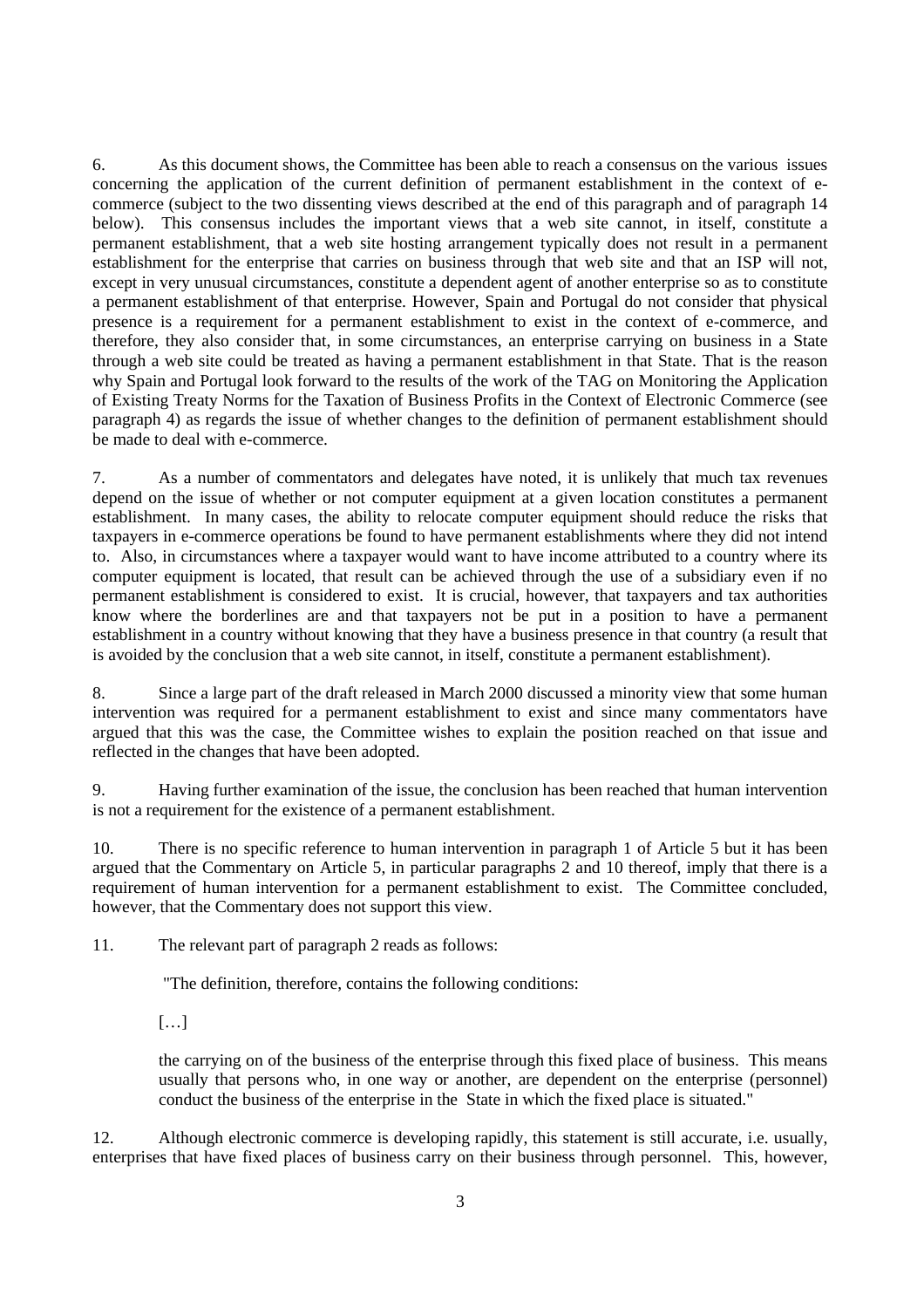does not, and was not intended to, rule out that a business may be at least partly carried on without personnel.

13. The same applies as regards to paragraph 10. According to the Committee, the example provided in that paragraph clearly supports the conclusion that no human intervention is required for a permanent establishment to exist. Also, the first sentence ("The business of an enterprise is carried on mainly by the entrepreneur or persons who are in a paid-employment relationship with the enterprise (personnel)") is still an accurate statement of how business operates but, again, does not rule out that a business may be at least partly carried on without personnel. Finally, the Committee believes that a requirement of human intervention could mean that, outside the e-commerce environment, important and essential business functions could be performed through fixed automated equipment located permanently at a given location without a permanent establishment being found to exist, a result that would be contrary to the object and purpose of Article 5.

14. The changes to the Commentary on Article 5 which appear below make it clear that, in many cases, the issue of whether computer equipment at a given location constitutes a permanent establishment will depend on whether the functions performed through that equipment exceed the preparatory or auxiliary threshold, something that can only be decided on a case-by-case analysis. Some countries did not like that outcome and the uncertainty that may result from it. They suggested that, in the case of e-tailers, it would have been better to simply conclude that a server cannot, by itself, constitute a permanent establishment. In order to reach a consensus, however, most of these countries have accepted the view expressed above, noting that they will take into account the need to provide a clear and certain rule in their own appreciation of what are preparatory or auxiliary activities for an e-tailer. The United Kingdom, however, has taken the view that in no circumstances do servers, of themselves or together with web sites, constitute permanent establishments of e-tailers and intends to make an observation to that effect when the changes to the Commentary on Article 5 are included in the Model Tax Convention.

15. In order to illustrate that it is possible for functions performed through computer equipment to go beyond what is preparatory or auxiliary, an example has been included in the last sentence of paragraph 42.9. It was noted during the discussion that this example is merely illustrative and should not be considered to determine the point at which the preparatory or auxiliary threshold is exceeded since many countries consider that this could be the case even if only some of the functions described in that example are performed through the equipment.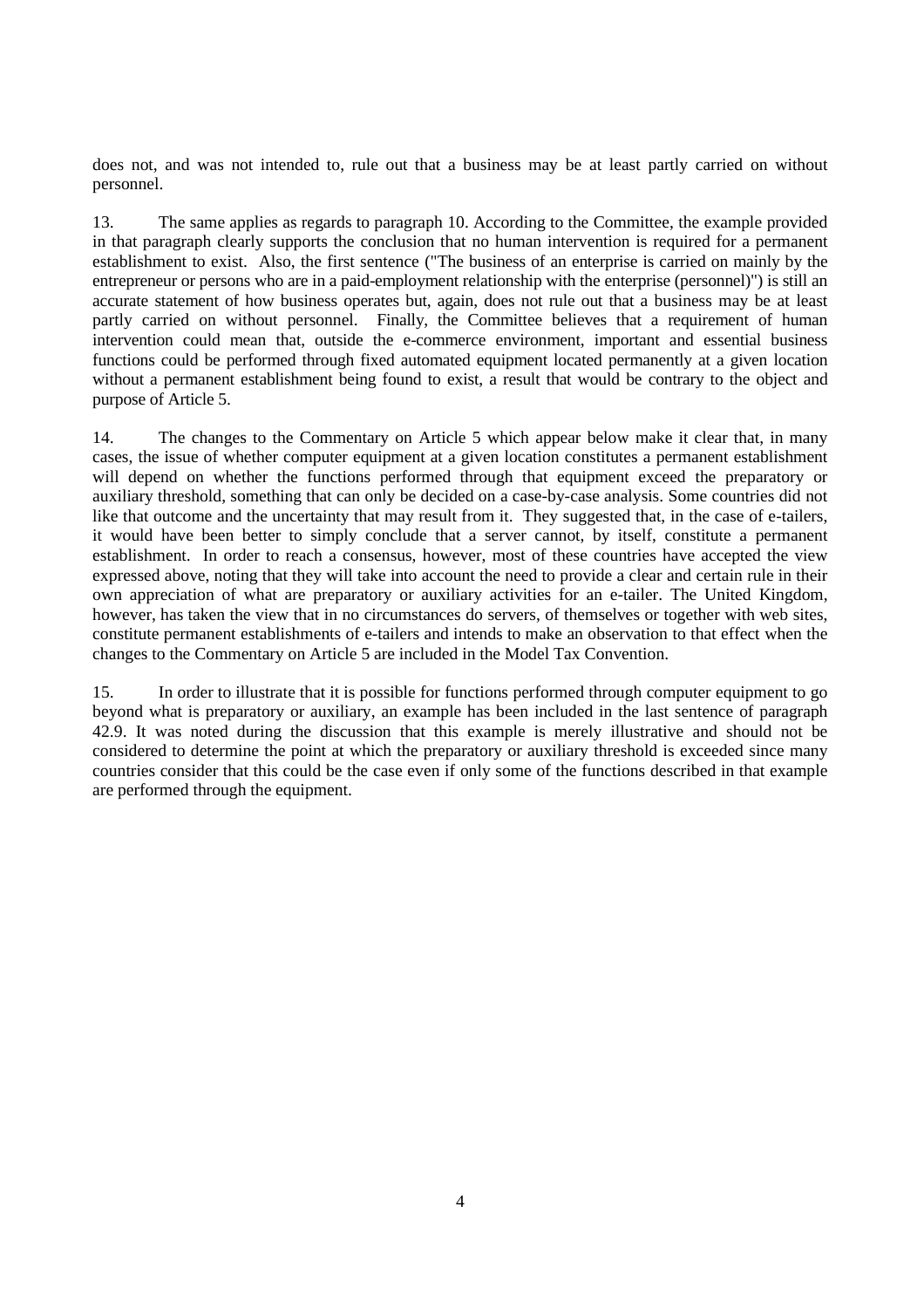## **CHANGES TO THE COMMENTARY ON ARTICLE 5**

*Add the following heading and paragraphs 42.1 to 42.10 immediately after paragraph 42 of the Commentary on Article 5*

#### *"***Electronic commerce**

42.1 There has been some discussion as to whether the mere use in electronic commerce operations of computer equipment in a country could constitute a permanent establishment. That question raises a number of issues in relation to the provisions of the Article.

42.2 Whilst a location where automated equipment is operated by an enterprise may constitute a permanent establishment in the country where it is situated (see below), a distinction needs to be made between computer equipment, which may be set up at a location so as to constitute a permanent establishment under certain circumstances, and the data and software which is used by, or stored on, that equipment. For instance, an Internet web site, which is a combination of software and electronic data, does not in itself constitute tangible property. It therefore does not have a location that can constitute a "place of business" as there is no "facility such as premises or, in certain instances, machinery or equipment" (see paragraph 2 above) as far as the software and data constituting that web site is concerned. On the other hand, the server on which the web site is stored and through which it is accessible is a piece of equipment having a physical location and such location may thus constitute a "fixed place of business" of the enterprise that operates that server.

42.3 The distinction between a web site and the server on which the web site is stored and used is important since the enterprise that operates the server may be different from the enterprise that carries on business through the web site. For example, it is common for the web site through which an enterprise carries on its business to be hosted on the server of an Internet Service Provider (ISP). Although the fees paid to the ISP under such arrangements may be based on the amount of disk space used to store the software and data required by the web site, these contracts typically do not result in the server and its location being at the disposal of the enterprise (see paragraph 4 above), even if the enterprise has been able to determine that its web site should be hosted on a particular server at a particular location. In such a case, the enterprise does not even have a physical presence at that location since the web site is not tangible. In these cases, the enterprise cannot be considered to have acquired a place of business by virtue of that hosting arrangement. However, if the enterprise carrying on business through a web site has the server at its own disposal, for example it owns (or leases) and operates the server on which the web site is stored and used, the place where that server is located could constitute a permanent establishment of the enterprise if the other requirements of the Article are met.

42.4 Computer equipment at a given location may only constitute a permanent establishment if it meets the requirement of being fixed. In the case of a server, what is relevant is not the possibility of the server being moved, but whether it is in fact moved. In order to constitute a fixed place of business, a server will need to be located at a certain place for a sufficient period of time so as to become fixed within the meaning of paragraph 1.

42.5. Another issue is whether the business of an enterprise may be said to be wholly or partly carried on at a location where the enterprise has equipment such as a server at its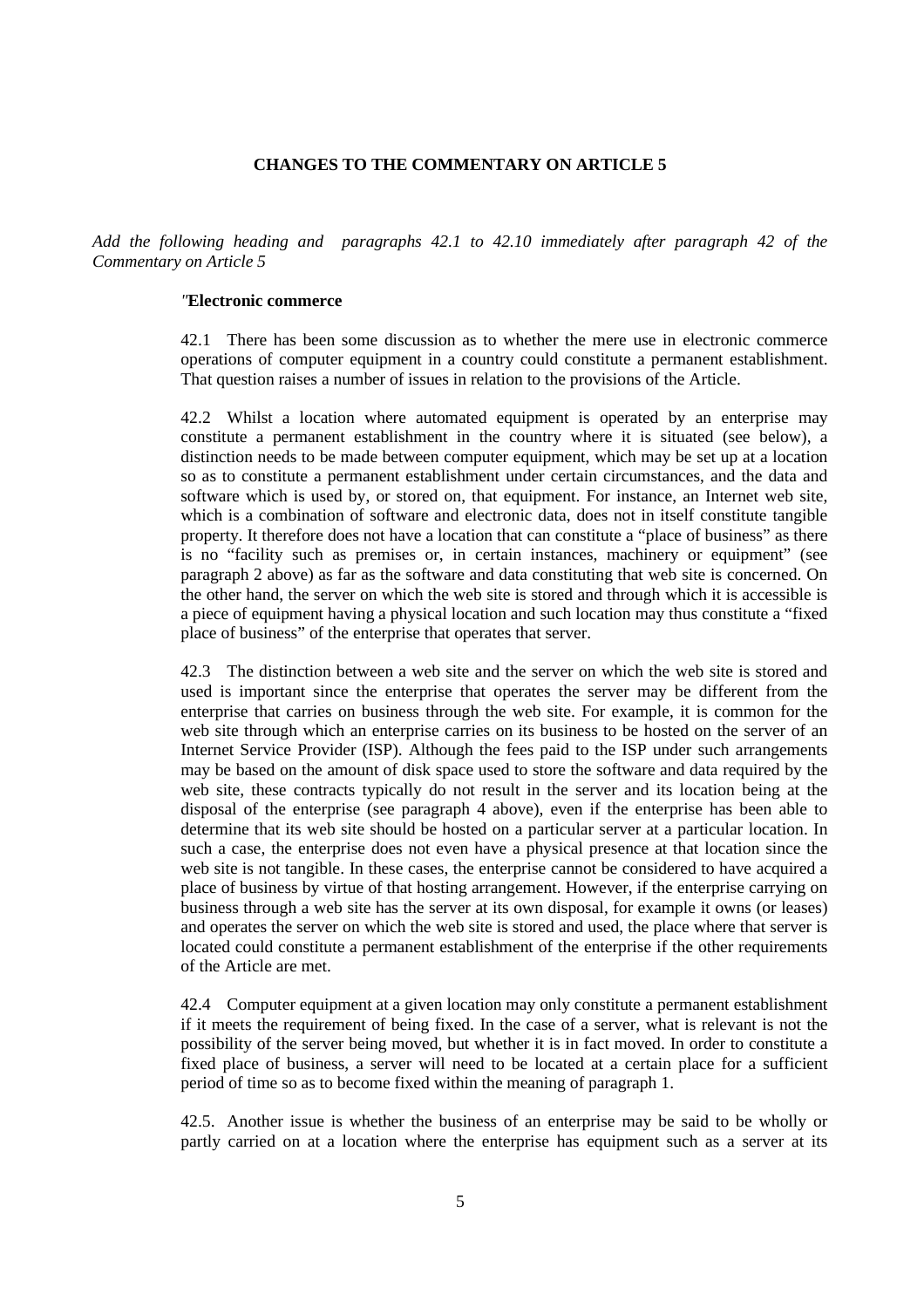disposal. The question of whether the business of an enterprise is wholly or partly carried on through such equipment needs to be examined on a case-by-case basis, having regard to whether it can be said that, because of such equipment, the enterprise has facilities at its disposal where business functions of the enterprise are performed.

42.6 Where an enterprise operates computer equipment at a particular location, a permanent establishment may exist even though no personnel of that enterprise is required at that location for the operation of the equipment. The presence of personnel is not necessary to consider that an enterprise wholly or partly carries on its business at a location when no personnel are in fact required to carry on business activities at that location. This conclusion applies to electronic commerce to the same extent that it applies with respect to other activities in which equipment operates automatically, e.g. automatic pumping equipment used in the exploitation of natural resources.

42.7 Another issue relates to the fact that no permanent establishment may be considered to exist where the electronic commerce operations carried on through computer equipment at a given location in a country are restricted to the preparatory or auxiliary activities covered by paragraph 4. The question of whether particular activities performed at such a location fall within paragraph 4 needs to be examined on a case-by-case basis having regard to the various functions performed by the enterprise through that equipment. Examples of activities which would generally be regarded as preparatory or auxiliary include:

- providing a communications link much like a telephone line between suppliers and customers;
- advertising of goods or services;
- relaying information through a mirror server for security and efficiency purposes;
- gathering market data for the enterprise;
- supplying information.

42.8 Where, however, such functions form in themselves an essential and significant part of the business activity of the enterprise as a whole, or where other core functions of the enterprise are carried on through the computer equipment, these would go beyond the activities covered by paragraph 4 and if the equipment constituted a fixed place of business of the enterprise (as discussed in paragraphs 42.2 to 42.6 above), there would be a permanent establishment.

42.9 What constitutes core functions for a particular enterprise clearly depends on the nature of the business carried on by that enterprise. For instance, some ISPs are in the business of operating their own servers for the purpose of hosting web sites or other applications for other enterprises. For these ISPs, the operation of their servers in order to provide services to customers is an essential part of their commercial activity and cannot be considered preparatory or auxiliary. A different example is that of an enterprise (sometimes referred to as an "e-tailer") that carries on the business of selling products through the Internet. In that case, the enterprise is not in the business of operating servers and the mere fact that it may do so at a given location is not enough to conclude that activities performed at that location are more than preparatory and auxiliary. What needs to be done in such a case is to examine the nature of the activities performed at that location in light of the business carried on by the enterprise. If these activities are merely preparatory or auxiliary to the business of selling products on the Internet (for example, the location is used to operate a server that hosts a web site which, as is